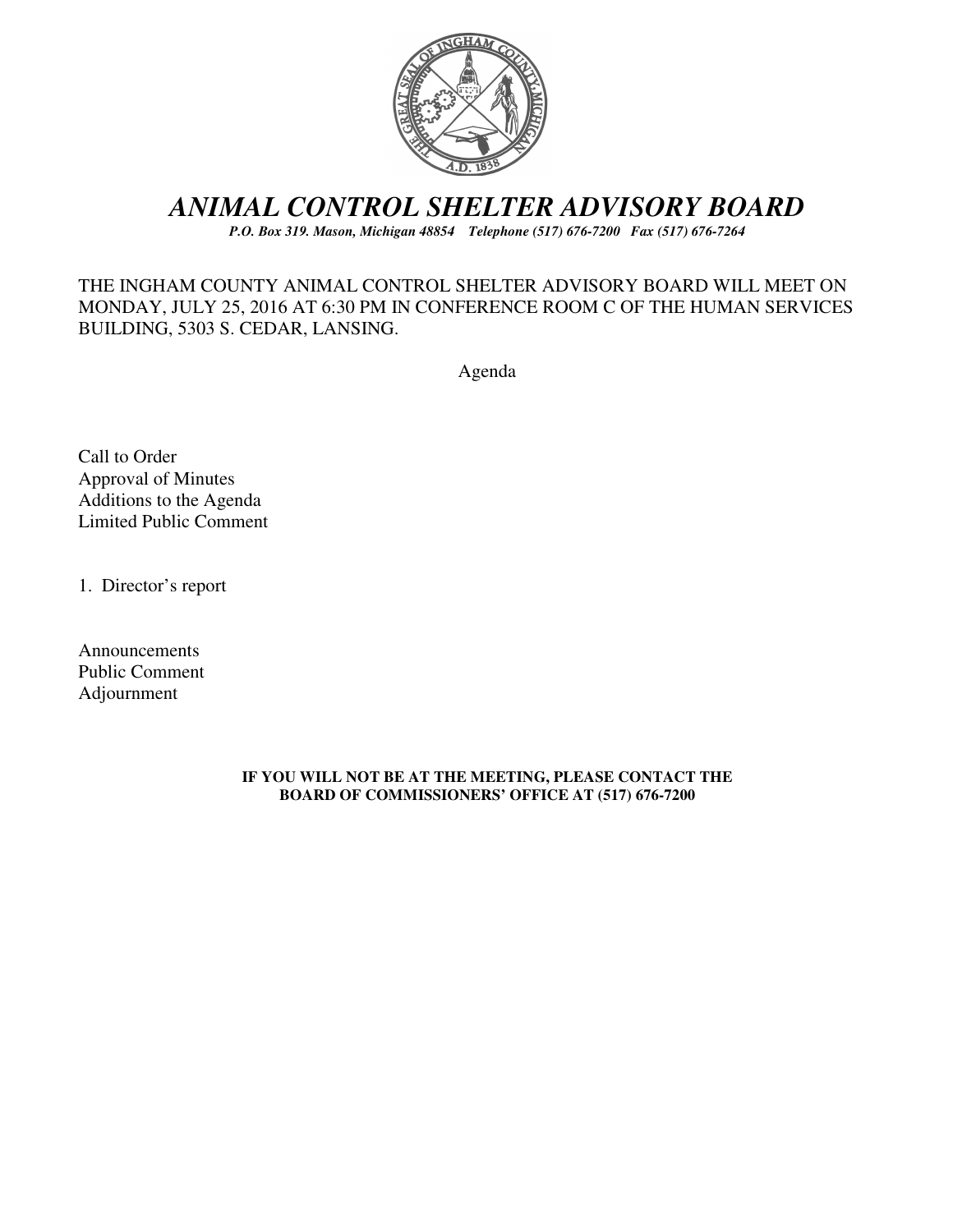# *ANIMAL CONTROL SHELTER ADVISORY BOARD*

*P.O. Box 319. Mason, Michigan 48854 Telephone (517) 676-7200 Fax (517) 676-7264* THE INGHAM COUNTY ANIMAL CONTROL SHELTER ADVISORY BOARD WILL MEET ON MONDAY, MAY 23, 2016 AT 6:30 PM IN CONFERENCE ROOM C OF THE HUMAN SERVICES BUILDING, 5303 S. CEDAR, LANSING.

Agenda

Draft Minutes Members present: Tom Hess, Katlyn Turner, Diane Galbraith, Roxann Wilkinson, Director John Dinon, Commissioner Kara Hope, and Commissioner Todd Tennis Also present: Sue Steinke (Okemos)

## **Call to Order**

Vice Chair Tom Hess called the meeting to order at 6:32 p.m. in Conference Room C of the Human Services Building, 5303 South Cedar Street, Lansing. Katlyn T- Acting secretary for the meeting.

#### **Approval of Minutes**

Moved by T. Hess, supported by D. Galbraith, to approve the minutes as presented. MOTION CARRIED UNANIMOUSLY.

## **Additions to the Agenda**

None.

## **Limited Public Comment**

Sue Steinke (Okemos):

- 1) Questions on current policy on after hours foster pet emergencies
	- a. After hours contact for foster pet care is responsibility of a FOP shelter employee, with instructions to contact shelter directors or vet)
	- b. Director supplied SOP
- 2) Spoke of the benefits of having trustees at the shelter, and would like to see their shelter work options reinstated
- 3) Questioning the financial differentiation between animal shelter fund vs animal care fund
- 4) Concerns about Asilomer guidelines and wants an appraisal on how they are applied through the length of an animals stay at the shelter (specifically starting out as adoptable, and when they are deemed un-rehabitable due to length of stay)

#### **1. Election of officers-**

Chair- Tom Hess Vice Chair- Katlyn Turner Secretary- Roxann Wilkinson All appointments passed unanimously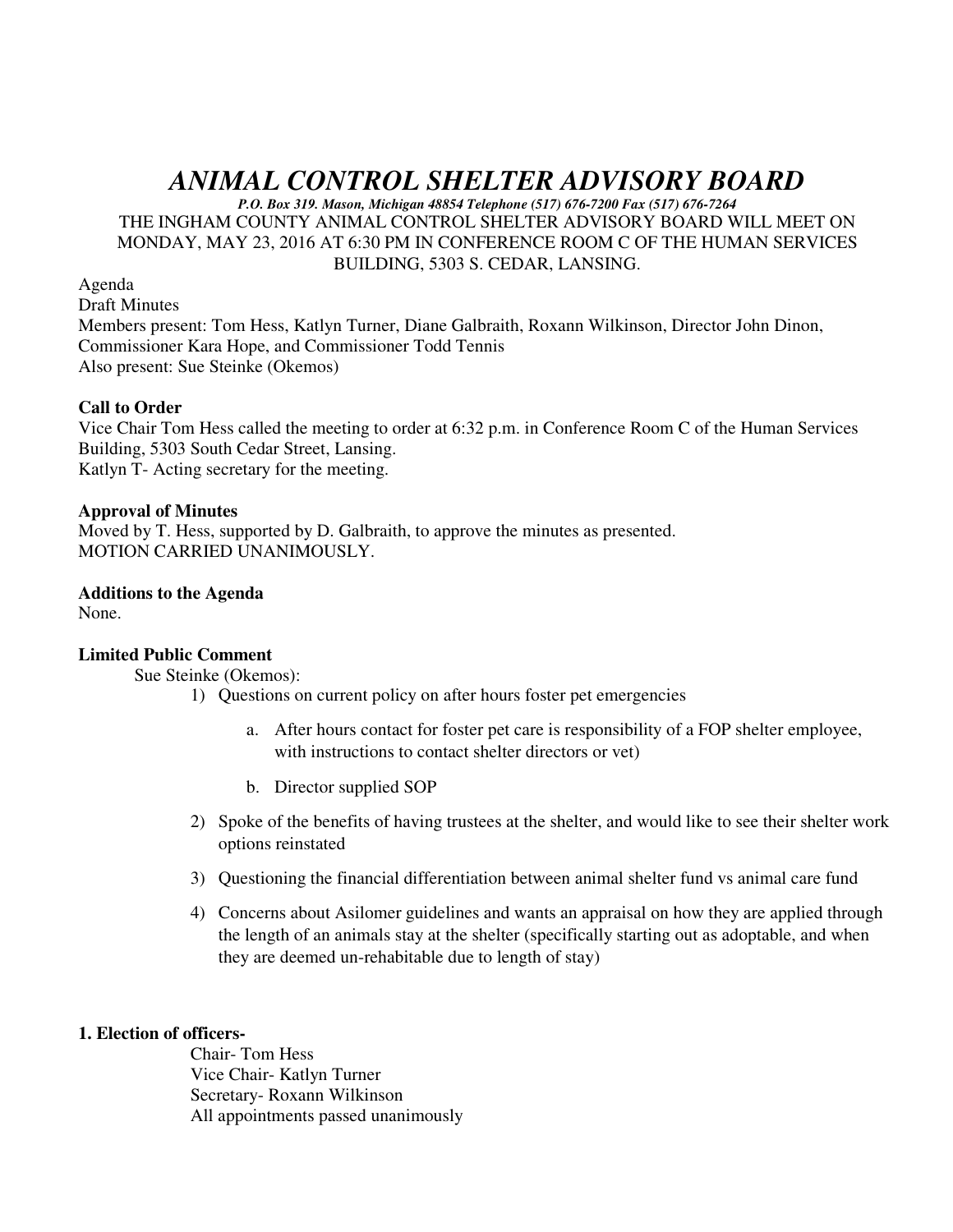#### **2 Temperament testing update**-

Formal report provided after evaluation from Katlin Thomas

- a. Has a different definition of the Asilomer guidelines than is currently used by the shelter
- b. Current recommendation is to have it be a 2 person joint decision to adopt or euthanize a pet with a temp test score in the grey area (by directors, vet, and/or lead animal tech)
- c. New temp test scoring sheet is in the process of being implemented
- d. Very information heavy day, still working on addressing all of the details and information provided
- e. Question from K. Turner- In regard to S. Steinke comments previously, is there a proposed retesting timeline for animals that have extended stays at the shelter? Director said he will be considering that while working on the SOPs

#### **3. Standard Operating Procedures-**

 a. Taking a while to be approved. New layer of approval is needed, after the staff review, now the controller also needs to review the SOP, and then the union will look at it.

b. About 25% done with SOP writing

 c. Data entry SOPs taking the longest. K. Turner advised of preliminary data entry guides previously created that may provide a short cut.

### **4. Animal Control Millage-**

a. Currently being promoted for August  $2<sup>nd</sup>$  primary vote.

b. Request for a millage vote was put together with short notice, still working out exactly how the funds would be allocated.

c. Wants to add staff as part of the millage. Got the greenlight from law and courts, but finance had some restrictions. End result was for 2.4 mil for 6 years, 7 mill to the shelter, the rest to cover additional staffing. 2 part time employees moved to full time, and 3 more office positions, 1 more kennel position. d. Also wants to extend open hours at the shelter to include 6 days a week

e. Shelter location still TBD

#### **5. Creation of two lead worker positions-**

 Lead ACO- Jodi LeBombard Lead Animal Care- Sami Beckley

#### **6. Change to on call program-**

Animal care staff and Animal Control officers have on call responsibilities

#### **7. MDARD Inspection-**

Surprise inspection 4/20/16, inspection passed

#### **8. April statistics**-

 Numbers provided from Director, highlight is the large number of incoming transfers, primarily from Detroit Animal Care and Control

#### **9. Animal Control Fees-**

a. Wants to have comprehensive study of fees before creation of 2018 budget (2017 already completed), especially evaluating boarding fees that seem high, and other no longer applicable charges (like after hours pickup fees etc)

i. Director request suggestions for fees, what seems fair and comparable

b. K. Turner suggestion for budget- to have licensing ACO have credit card swiper on their smart phone to facilitate on the road license purchases.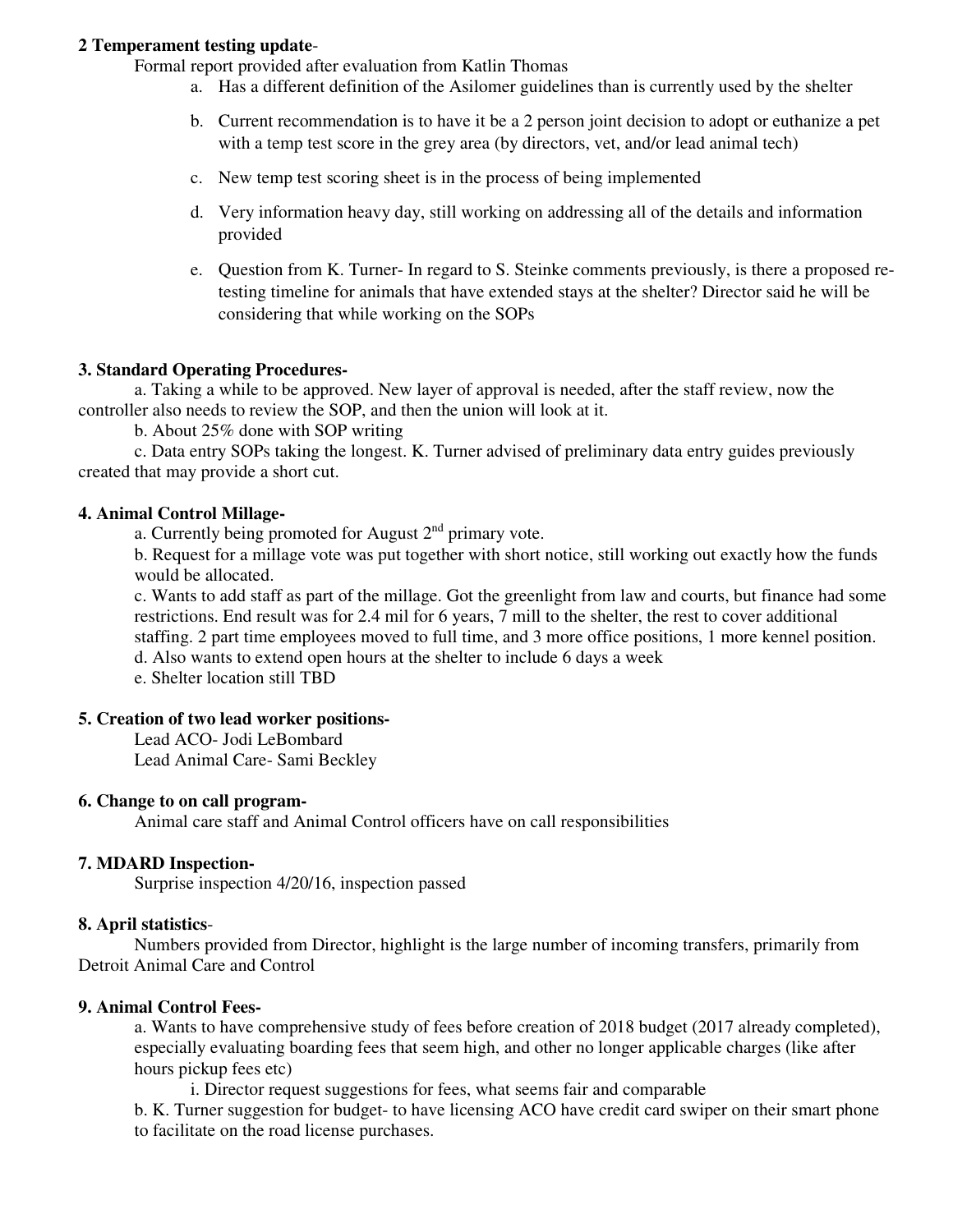c. D. Galbraith requests a total revenue tally, especially licenses and redemptions.

#### **10. Director's report**-

Highlights-

- a. NLVP having remarkably high turnouts
- b. Large number of shelter pulls
- c. Bissel free adoption days are very successful
- d. D. Galbraith- Concerns about low promotion on the Woofer Walk
	- i. Flyers were sent out, along with radio adds

## **Announcements-**

None

## **Additional Public Comment-**

 Sue Steinke- Questions about documentation of Dead on arrival animal counts being kept separate from animals that died in care. Confirmed from Director and K. Turner that those have independent disposition codes and are tracked separately.

**Adjournment at 7:47 PM**